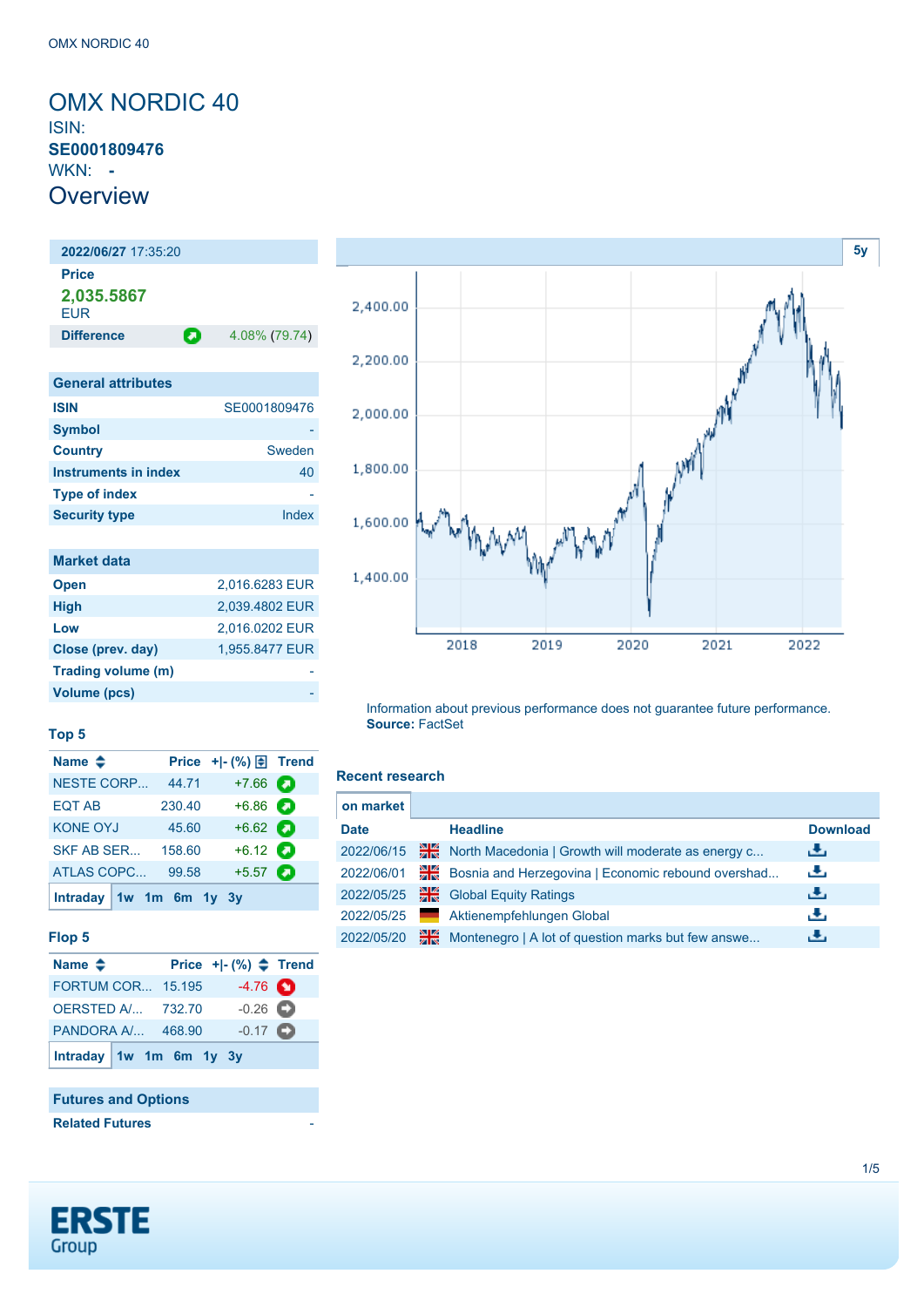**Related Options** -

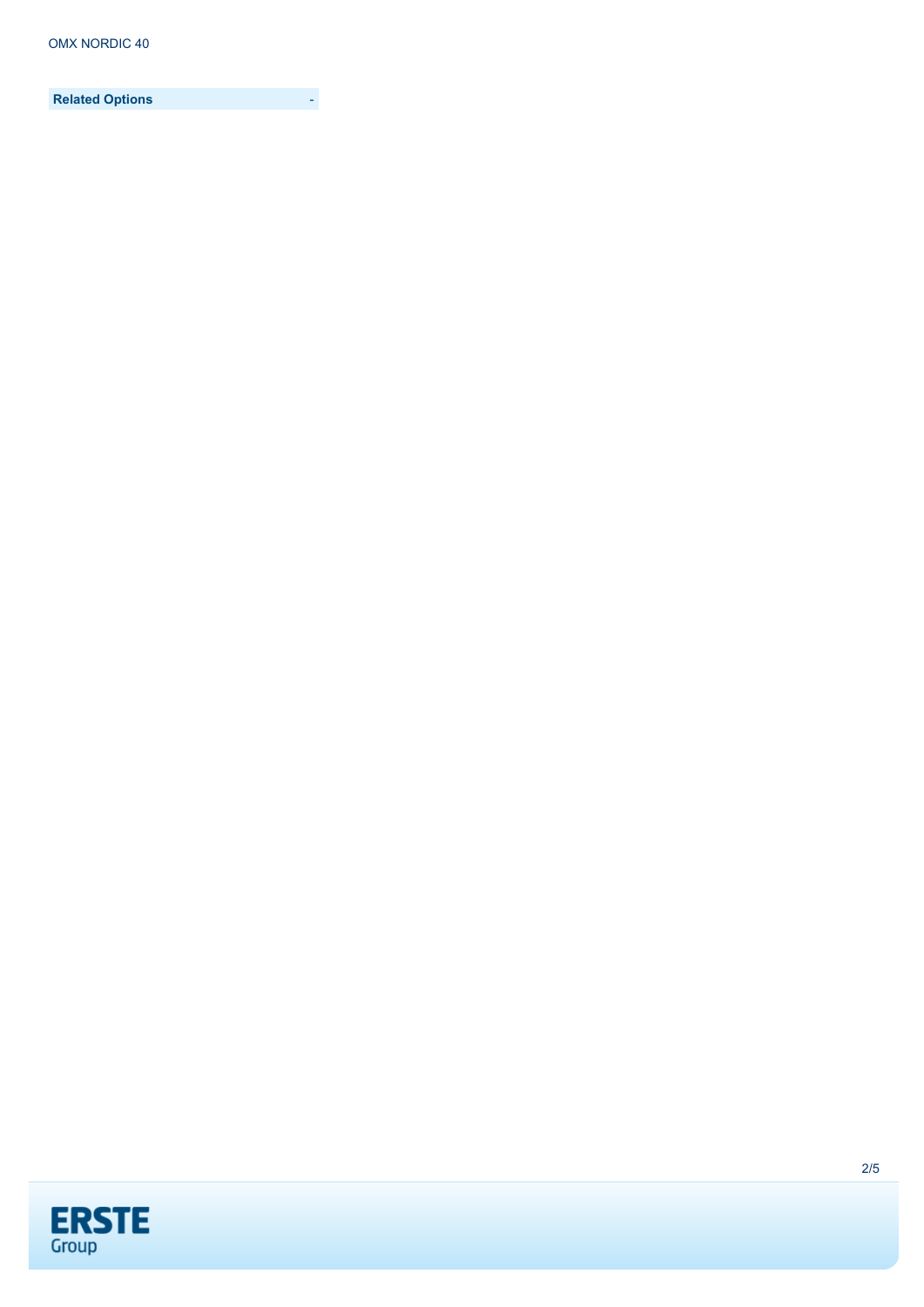# Details

**2022/06/27** 17:35:20 **Price 2,035.5867**

**EUR** 

**Difference 1.08% (79.74)** 

| <b>General attributes</b> |              |
|---------------------------|--------------|
| <b>ISIN</b>               | SE0001809476 |
| <b>Symbol</b>             |              |
| <b>Country</b>            | Sweden       |
| <b>Security type</b>      | Index        |
| Instruments in index      | 40           |

| <b>Market data</b>  |                |
|---------------------|----------------|
| <b>Open</b>         | 2,016.6283 EUR |
| <b>High</b>         | 2,039.4802 EUR |
| Low                 | 2,016.0202 EUR |
| Close (prev. day)   | 1,955.8477 EUR |
| Trading volume (m)  |                |
| <b>Volume (pcs)</b> |                |



Information about previous performance does not guarantee future performance. **Source:** FactSet

| <b>Price data</b>                                             |                             |
|---------------------------------------------------------------|-----------------------------|
| Ø price 5 days   Ø volume 5 days (pcs.)                       | 1,994.3935 EUR (0)          |
| $\emptyset$ price 30 days   $\emptyset$ volume 30 days (pcs.) | 2,063.6830 EUR (0)          |
| Ø price 100 days   Ø volume 100 days (pcs.)                   | 2,130.9139 EUR (0)          |
| Ø price 250 days   Ø volume 250 days (pcs.)                   | 2,269.7287 EUR (0)          |
| <b>YTD High   date</b>                                        | 2,466.1334 EUR (2022/01/03) |
| <b>YTD Low   date</b>                                         | 1,928.7788 EUR (2022/03/07) |
| 52 Weeks High   date                                          | 2,477.2415 EUR (2021/11/18) |
| 52 Weeks Low   date                                           | 1,928.7788 EUR (2022/03/07) |



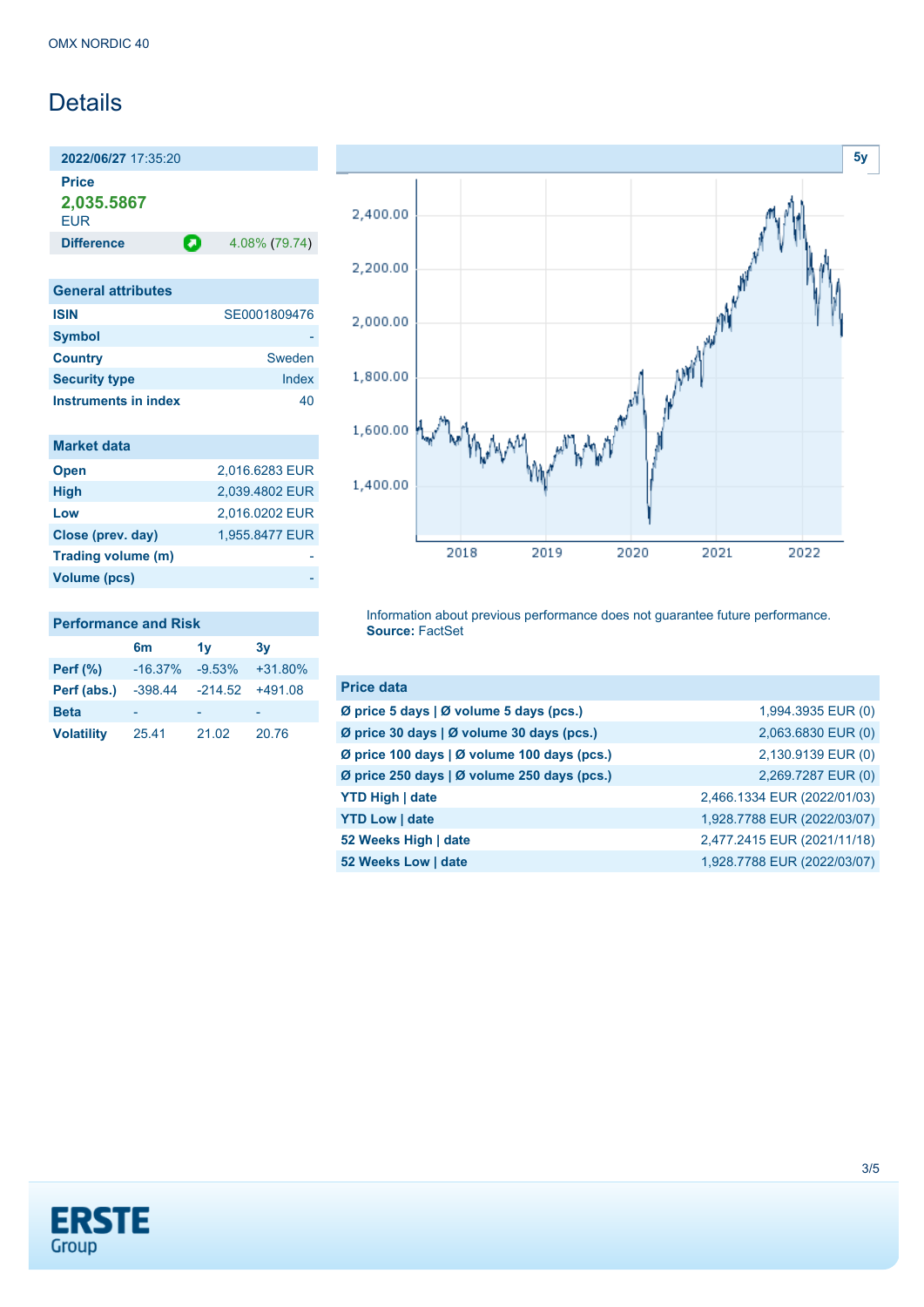# **Composition**

| Name $\triangle$<br><b>ISIN</b>                    | <b>Price</b> | Diff % $\triangleq$<br>$Diff +/-$ | Performance $\triangle$ | <b>Date</b><br><b>Time</b> | Turnover Pc. ♦<br>Turnover Money $\div$ |
|----------------------------------------------------|--------------|-----------------------------------|-------------------------|----------------------------|-----------------------------------------|
| A.P. MOLLER-MAERSK B<br>DK0010244508               | 17,465.00    | 2.10%<br>360.00                   |                         | 22/06/27<br>16:59:50       | 20,543<br>359,884,702.51                |
| <b>ABB LTD</b><br>CH0012221716                     | 273.50       | 3.29%<br>8.70                     |                         | 22/06/27<br>17:29:34       | 710.808<br>191,717,107.05               |
| ASSA ABLOY AB SER. B<br>SE0007100581               | 221.60       | 4.28%<br>9.10                     |                         | 22/06/27<br>17:29:58       | 1,939,591<br>427,571,931.90             |
| <b>ASTRAZENECA PLC</b><br>GB0009895292             | 1,343.00     | 2.75%<br>36.00                    |                         | 22/06/27<br>17:29:41       | 445,005<br>596,612,673.10               |
| ATLAS COPCO AB SER. A<br>SE0017486889              | 99.58        | 5.57%<br>5.25                     |                         | 22/06/27<br>17:29:57       | 5,415,311<br>534,221,430.72             |
| <b>BOLIDEN AB</b><br>SE0017768716                  | 341.20       | 3.24%<br>10.70                    |                         | 22/06/27<br>17:29:48       | 1,365,789<br>466,071,401.09             |
| <b>CARLSBERG A/S SER. 'B'</b><br>DK0010181759      | 908.40       | 1.20%<br>10.80                    |                         | 22/06/27<br>16:59:47       | 275,417<br>248,740,553.10               |
| <b>COLOPLAST A/S SER. B</b><br>DK0060448595        | 836.60       | 3.21%<br>26.00                    |                         | 22/06/27<br>16:59:52       | 311.896<br>260,750,118.90               |
| <b>DANSKE BANK A/S</b><br>DK0010274414             | 108.75       | 1.21%<br>1.30                     |                         | 22/06/27<br>16:59:33       | 1,871,693<br>203,792,953.77             |
| <b>DSV A/S</b><br>DK0060079531                     | 1,052.00     | 2.43%<br>25.00                    |                         | 22/06/27<br>16:59:55       | 368,017<br>386,234,751.00               |
| <b>EQT AB</b><br>SE0012853455                      | 230.40       | 6.86%<br>14.80                    |                         | 22/06/27<br>17:29:49       | 904,197<br>207, 180, 463.05             |
| <b>ESSITY AB SER'B'NPV</b><br>SE0009922164         | 263.50       | 0.50%<br>1.30                     |                         | 22/06/27<br>17:29:34       | 1,665,982<br>439, 188, 819. 70          |
| <b>EVOLUTION AB</b><br>SE0012673267                | 978.60       | 1.80%<br>17.30                    |                         | 22/06/27<br>17:29:50       | 623,955<br>613,080,616.90               |
| <b>FORTUM CORPORATION</b><br>FI0009007132          | 15.195       | $-4.76%$<br>$-0.76$               |                         | 22/06/27<br>17:29:38       | 2,089,492<br>32,279,688.13              |
| <b>GENMAB A/S</b><br>DK0010272202                  | 2,272.00     | 1.79%<br>40.00                    |                         | 22/06/27<br>16:59:31       | 101,589<br>230,216,519.00               |
| <b>HENNES &amp; MAURITZ AB 'B'</b><br>SE0000106270 | 123.58       | 1.73%<br>2.10                     |                         | 22/06/27<br>17:29:39       | 3,900,084<br>484,510,618.78             |
| <b>HEXAGON AB SER. B</b><br>SE0015961909           | 109.75       | 3.83%<br>4.05                     |                         | 22/06/27<br>17:29:38       | 4,764,414<br>519, 153, 376.88           |
| <b>INVESTOR AB SER. B</b><br>SE0015811963          | 172.36       | 4.08%<br>6.76                     |                         | 22/06/27<br>17:29:42       | 3,284,129<br>562, 543, 783. 52          |
| <b>KONE OYJ</b><br>FI0009013403                    | 45.60        | 6.62%<br>2.83                     |                         | 22/06/27<br>17:29:48       | 1,167,815<br>52,516,576.63              |
| <b>NESTE CORPORATION</b><br>FI0009013296           | 44.71        | 7.66%<br>3.18                     |                         | 22/06/27<br>17:29:43       | 1,497,041<br>65,888,654.21              |
| NIBE INDUSTRIER AB SER. B<br>SE0015988019          | 75.82        | 4.90%<br>3.54                     |                         | 22/06/27<br>17:29:51       | 4,164,778<br>315,304,124.41             |
| <b>NOKIA CORPORATION</b><br>FI0009000681           | 4.594        | 3.24%<br>0.14                     |                         | 22/06/27<br>17:29:51       | 10,777,798<br>49,453,924.00             |
| <b>NORDEA BANK ABP</b><br>FI4000297767             | 94.04        | 0.79%<br>0.74                     |                         | 22/06/27<br>17:29:30       | 5,702,186<br>536, 543, 513. 11          |
| <b>NOVO-NORDISK AS B</b><br>DK0060534915           | 795.00       | 1.11%<br>8.70                     |                         | 22/06/27<br>16:59:49       | 1,276,602<br>1,012,355,353.70           |
| NOVOZYMES A/S SER. B<br>DK0060336014               | 428.30       | 2.44%<br>10.20                    |                         | 22/06/27<br>16:59:39       | 258,028<br>109,602,144.75               |